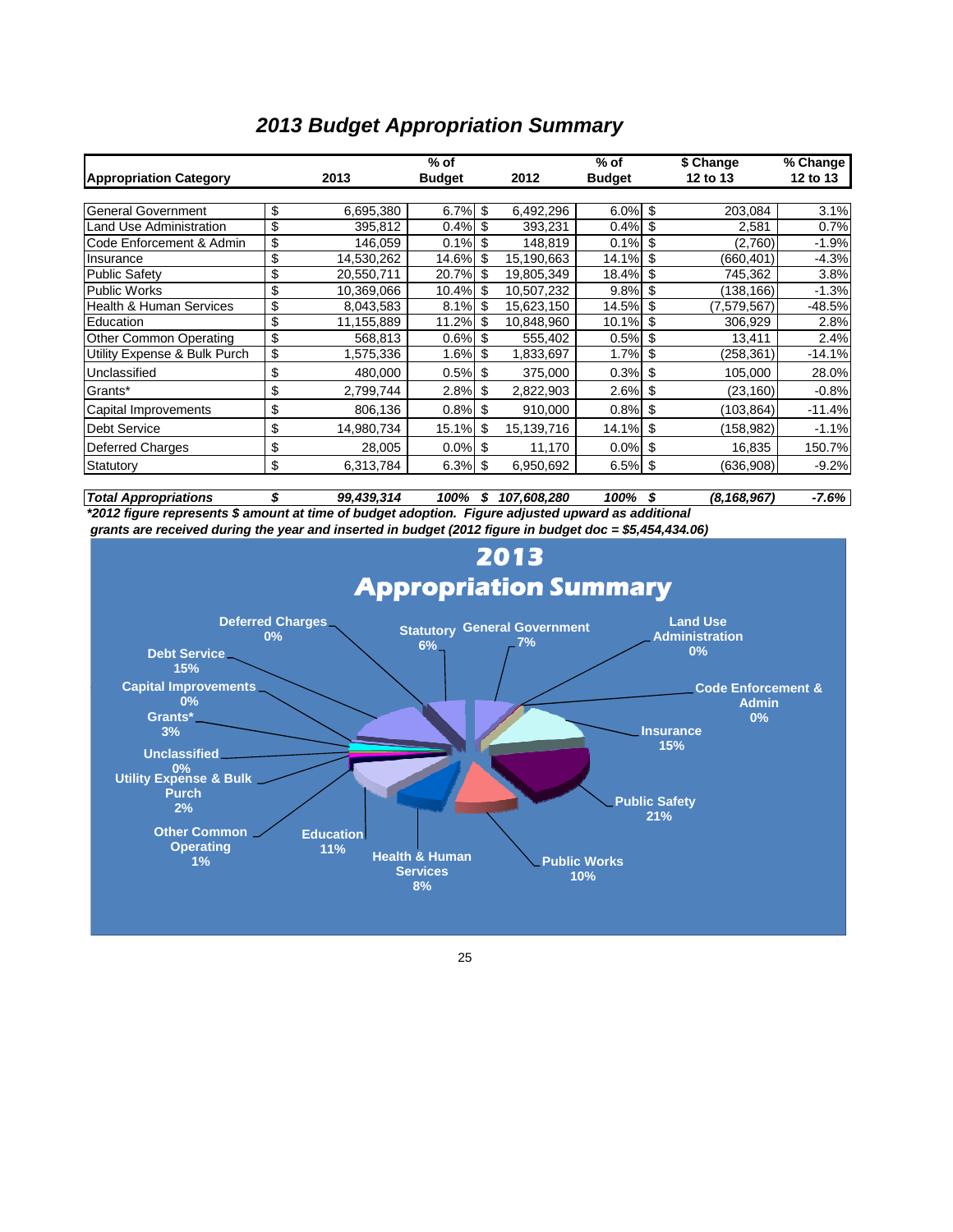# *2013 Budget - General Government*

|                                    |                          |           | $%$ of        |    |                      | $%$ of        |    | \$ Change | % Change |
|------------------------------------|--------------------------|-----------|---------------|----|----------------------|---------------|----|-----------|----------|
| <b>General Government</b>          |                          | 2013      | <b>Budget</b> |    | 2012                 | <b>Budget</b> |    | 12 to 13  | 12 to 13 |
|                                    |                          |           |               |    |                      |               |    |           |          |
| <b>County Administrator Office</b> | \$                       | 235,967   | 0.2%          | \$ | 231,145              | 0.2%          | \$ | 4,822     | 2.1%     |
| Purchasing                         | \$                       | 221,958   | 0.2%          | \$ | 220,015              | 0.2%          | \$ | 1,943     | 0.9%     |
| <b>Central Services</b>            | \$                       | 66,607    | 0.1%          | \$ | 66,334               | 0.1%          | \$ | 273       | 0.4%     |
| <b>Employee Services</b>           | \$                       | 331,170   | 0.3%          | \$ | 329,527              | 0.3%          | \$ | 1,643     | 0.5%     |
| <b>Employee Awards</b>             | \$                       | 5,000     | 0.0%          | \$ | 5,000                | 0.0%          | \$ |           | 0.0%     |
| Board of Chosen Freeholders        | \$                       | 144,606   | 0.1%          | \$ | 143,166              | 0.1%          | \$ | 1,440     | 1.0%     |
| Clerk of the Board                 | \$                       | 194,289   | 0.2%          | \$ | 190,333              | 0.2%          | \$ | 3,956     | 2.1%     |
| <b>County Clerk</b>                | \$                       | 765,060   | 0.8%          | \$ | 756,428              | 0.7%          | \$ | 8,632     | 1.1%     |
| <b>Board of Elections</b>          | \$                       | 479,289   | 0.5%          | \$ | 471,887              | 0.4%          | \$ | 7,402     | 1.6%     |
| County Clerk (Elections)           | \$                       | 80,795    | 0.1%          | \$ | 70,055               | 0.1%          | \$ | 10,740    | 15.3%    |
| <b>County Treasurer</b>            | \$                       | 453,734   | 0.5%          | \$ | 494,203              | 0.5%          | \$ | (40, 469) | $-8.2%$  |
| <b>Budget Management</b>           | \$                       | 91,616    | 0.1%          | \$ | 91,462               | 0.1%          | \$ | 154       | 0.2%     |
| <b>Annual Audit</b>                | \$                       | 124,632   | 0.1%          | \$ | $\overline{12}3,398$ | 0.1%          | \$ | 1,234     | 1.0%     |
| Technology & Information           | $\overline{\mathcal{S}}$ | 880,266   | 0.9%          | \$ | 861,619              | 0.8%          | \$ | 18,647    | 2.2%     |
| G.I.S.                             | \$                       | 312,612   | 0.3%          | \$ | 270,835              | 0.3%          | \$ | 41,777    | 15.4%    |
| Records Management                 | \$                       | 280,151   | 0.3%          | \$ | 186,550              | 0.2%          | \$ | 93,601    | 50.2%    |
| <b>Board of Taxation</b>           | \$                       | 203,227   | 0.2%          | \$ | 200,547              | 0.2%          | \$ | 2,680     | 1.3%     |
| <b>County Counsel</b>              | \$                       | 284,525   | 0.3%          | \$ | 279,380              | 0.3%          | \$ | 5,145     | 1.8%     |
| County Adjuster                    | \$                       | 148,240   | 0.1%          | \$ | 153,755              | 0.1%          | \$ | (5, 515)  | $-3.6%$  |
| County Surrogate                   | \$                       | 319,508   | 0.3%          | \$ | 316,262              | 0.3%          | \$ | 3,246     | 1.0%     |
| Engineering & Road Admin           | \$                       | 1,072,128 | 1.1%          | \$ | 1,030,395            | 1.0%          | \$ | 41,733    | 4.1%     |
| <b>Total General Government</b>    | \$                       | 6,695,380 | 6.7%          | S  | 6,492,296            | 6.5%          | S  | 203,084   | 3.1%     |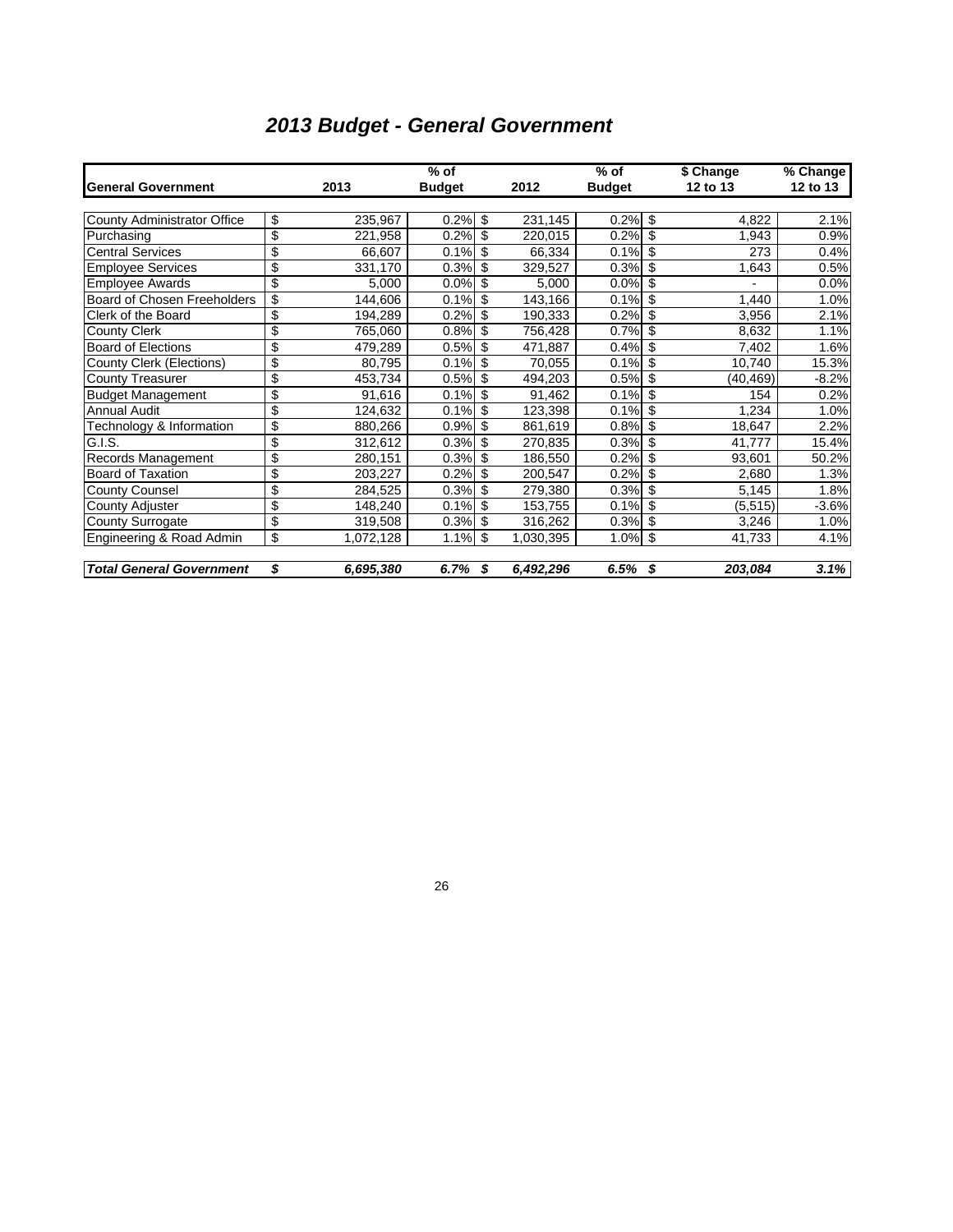### *2013 Budget - Insurance*

|                             |    |            | $%$ of        |    |            | $%$ of        |    | \$ Change  | % Change |
|-----------------------------|----|------------|---------------|----|------------|---------------|----|------------|----------|
| <b>Insrurance</b>           |    | 2013       | <b>Budget</b> |    | 2012       | <b>Budget</b> |    | 12 to 13   | 12 to 13 |
|                             |    |            |               |    |            |               |    |            |          |
| Other Insurance(1)          |    | 1,078,520  | 1.1%          | \$ | 1,158,490  | .1%           | \$ | (79,970)   | $-6.9%$  |
| Risk Mgmt. (2)              | \$ | 8.000      | $0.0\%$       |    |            | $0.0\%$       | \$ | 8.000      | #DIV/0!  |
| <b>Workers Compensation</b> |    | 909,808    | 0.9%          | S  | 1,056,010  | 1.0%          | \$ | (146, 202) | $-13.8%$ |
| Employee Group (3)          | Φ  | 11,948,934 | 12.0%         | S  | 12,227,145 | 11.4%         | S  | (278,211)  | $-2.3%$  |
| Health Benefite Waiver      |    | 85,000     | $0.1\%$ \$    |    | 110,000    | 0.1%          | \$ | (25,000)   | $-22.7%$ |
| Unemployment Insurance      | \$ | 500,000    | $0.5\%$ \$    |    | 638,988    | $0.6\%$ \$    |    | (138,988)  | $-21.8%$ |
|                             |    |            |               |    |            |               |    |            |          |
| <b>Total Insurance</b>      |    | 14,530,262 | 14.6%         | S  | 15,190,633 | 15.3%         |    | (660,371)  | $-4.3%$  |

(1) General Liability, Auto, Professional Liabilty, Police Liability

(2) RTK Five Year Survey

(3) Medical, Prescription and Dental for current fund; Health & Library Employee Group paid for from respective tax levies.



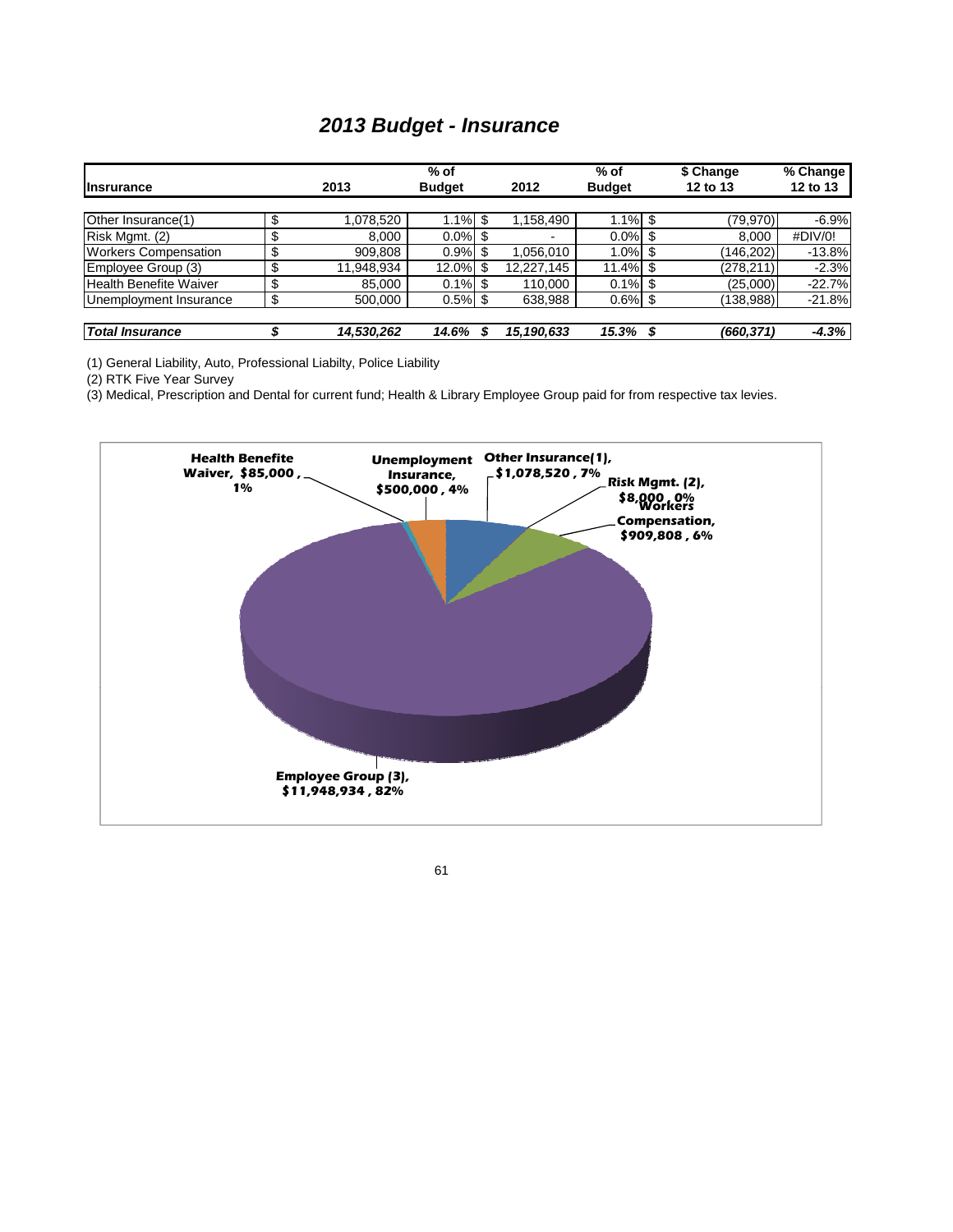# *2013 Budget - Public Safety*

|                             |                  | $%$ of        |     |            | $%$ of        |    | \$ Change | % Change |
|-----------------------------|------------------|---------------|-----|------------|---------------|----|-----------|----------|
| <b>Public Safety</b>        | 2013             | <b>Budget</b> |     | 2012       | <b>Budget</b> |    | 12 to 13  | 12 to 13 |
|                             |                  |               |     |            |               |    |           |          |
| <b>Emergency Management</b> | \$<br>241.475    | 0.2%          | \$  | 188.362    | 0.2%          | \$ | 53.113    | 28.2%    |
| <b>Medical Examiner</b>     | \$<br>225,763    | 0.2%          | \$  | 217.763    | 0.2%          | \$ | 8,000     | 3.7%     |
| Aid to Fire Companies       | \$<br>5.184      | $0.0\%$       | \$  | 5.184      | $0.0\%$       | \$ |           | 0.0%     |
| Aid to Ambulance Squads     | \$<br>53.200     | 0.1%          | \$  | 53.200     | $0.0\%$       | \$ | -         | 0.0%     |
| <b>Fire Marshall</b>        | \$<br>56.901     | 0.1%          |     | 74,469     | 0.1%          |    | (17, 568) | $-23.6%$ |
| Fire Academy                | \$<br>300,000    | 0.3%          | \$  | 300.000    | 0.3%          | \$ |           | 0.0%     |
| Sheriff's Office (1)        | \$<br>4.574.697  | 4.6%          | \$. | 4.367.339  | 4.1%          | \$ | 207.358   | 4.7%     |
| Prosecutor                  | \$<br>4,506,173  | 4.5%          | \$  | 4.425.762  | 4.1%          | \$ | 80.411    | 1.8%     |
| Jail                        | \$<br>9.631.596  | 9.7%          |     | 9.226.017  | 8.6%          |    | 405.579   | 4.4%     |
| Juvenile Detention          | \$<br>745.720    | $0.7\%$       | \$  | 748.959    | $0.7\%$ \$    |    | (3,239)   | $-0.4%$  |
| <b>Youth Services</b>       | \$<br>210,002    | 0.2%          | -\$ | 198,294    | $0.2\%$ \$    |    | 11,708    | 5.9%     |
| <b>Total Public Safety</b>  | \$<br>20,550,711 | 20.7%         | \$  | 19,805,349 | 19.9%         | S  | 745,362   | 3.8%     |

(1) includes both Sheriff Regulation and Sheriff Judicial functions

66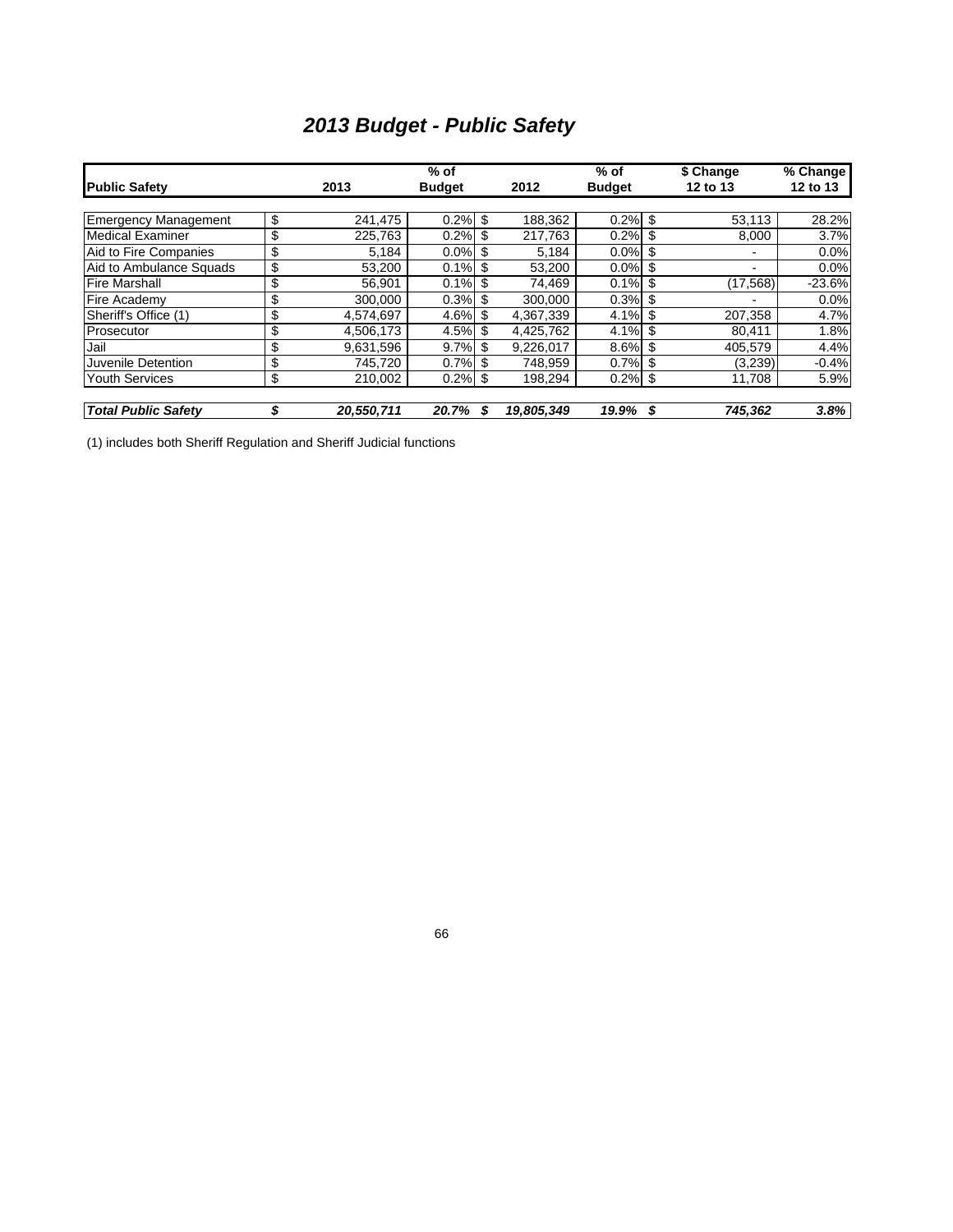# *2013 Budget - Public Works*

|                               |                  | $%$ of        |    |            | $%$ of        |     | \$ Change | $\sqrt{2}$ Change |
|-------------------------------|------------------|---------------|----|------------|---------------|-----|-----------|-------------------|
| <b>Public Works</b>           | 2013             | <b>Budget</b> |    | 2012       | <b>Budget</b> |     | 12 to 13  | 12 to 13          |
|                               |                  |               |    |            |               |     |           |                   |
| <b>Roads and Culverts</b>     | \$<br>4,394,556  | $4.4\%$ \$    |    | 4,591,353  | $4.3\%$ \$    |     | (196.797) | $-4.3%$           |
| <b>Bridges</b>                | \$<br>1,108,522  | 1.1%          | \$ | 1.035.719  | $1.0\%$ \$    |     | 72,803    | 7.0%              |
| Parks & Forestry (shade tree) | \$<br>169.984    | 0.2%          |    | 179.017    | 0.2%          | -\$ | (9,033)   | $-5.0%$           |
| <b>Traffic Lights</b>         | \$<br>57,185     | $0.1\%$ \$    |    | 57,455     | $0.1\%$ \$    |     | (270)     | $-0.5%$           |
| Garbage & Trash Removal       | \$<br>114,849    | $0.1\%$ \$    |    | 65.000     | $0.1\%$ \$    |     | 49,849    | 76.7%             |
| <b>Facilities Management</b>  | \$<br>2,658,164  | $2.7\%$ \$    |    | 2,752,568  | $2.6\%$ \$    |     | (94.404)  | $-3.4%$           |
| <b>Motor Pool</b>             | \$<br>1,459,522  | $1.5\%$ \$    |    | 1.446.781  | $1.3\%$ \$    |     | 12,741    | 0.9%              |
| <b>Mosquito Contol</b>        | \$<br>406,284    | $0.4\%$ \$    |    | 379,339    | $0.4\%$ \$    |     | 26,945    | 7.1%              |
| <b>Total Public Works</b>     | \$<br>10,369,066 | 10.4%         | S  | 10,507,232 | 10.6%         | \$  | (138,166) | $-1.3%$           |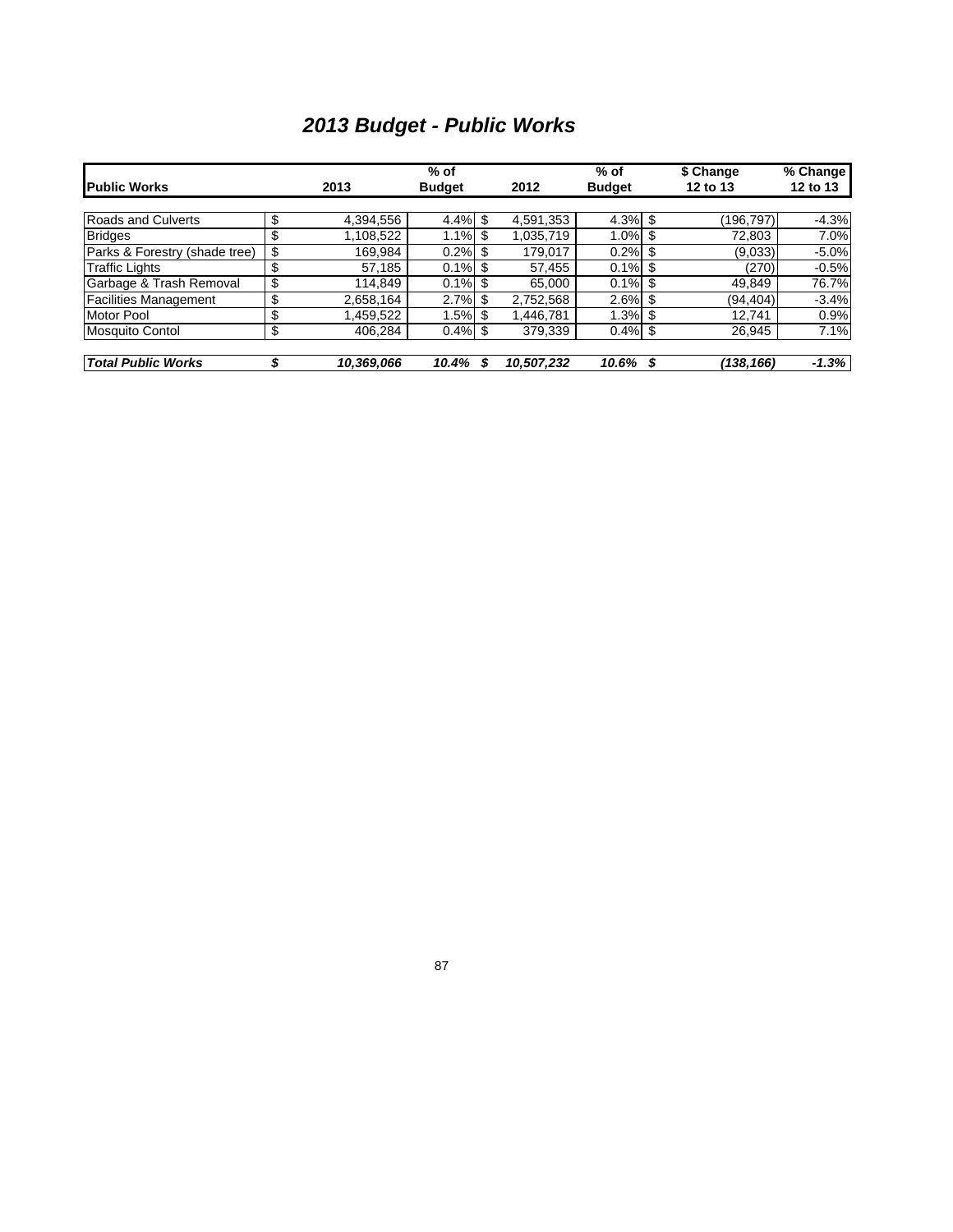# *2013 Budget - Education\**

| Education                        |         | 2013       | $%$ of<br><b>Budget</b> |     | 2012       | $%$ of<br><b>Budget</b> | \$ Change<br>12 to 13 | % Change<br>12 to 13 |
|----------------------------------|---------|------------|-------------------------|-----|------------|-------------------------|-----------------------|----------------------|
| <b>SCCC Operating</b>            | ۰U      | 3,834,970  | $3.9\%$ \$              |     | 3,797,000  | $3.5\%$ \$              | 37,970                | 1.0%                 |
| <b>Rutgers Extension Service</b> | \$      | 146.338    | $0.1\%$ \$              |     | 140.015    | $0.1\%$ \$              | 6,323                 | 4.5%                 |
| <b>SCCC Chargebacks</b>          | œ       | 250,000    | 0.3%                    | \$. | 250,000    | 0.2%                    | ۰.                    | 0.0%                 |
| <b>Sussex Tech Operating</b>     |         | 6,823,816  | 6.9%                    | \$. | 6,561,362  | $6.1\%$ \$              | 262.454               | 4.0%                 |
| County Supt of Schools           | c<br>۰U | 100.765    | $0.1\%$ \$              |     | 100.583    | $0.1\%$ \$              | 182                   | 0.2%                 |
|                                  |         |            |                         |     |            |                         |                       |                      |
| <b>Total Education</b>           |         | 11,155,889 | 11.2%                   |     | 10,848,960 | 10.9%                   | 306.929               | 2.8%                 |

*\* does not include Sussex Tech or SCCC debt service paid through County budget also does not include SCCC Fire Academy*

96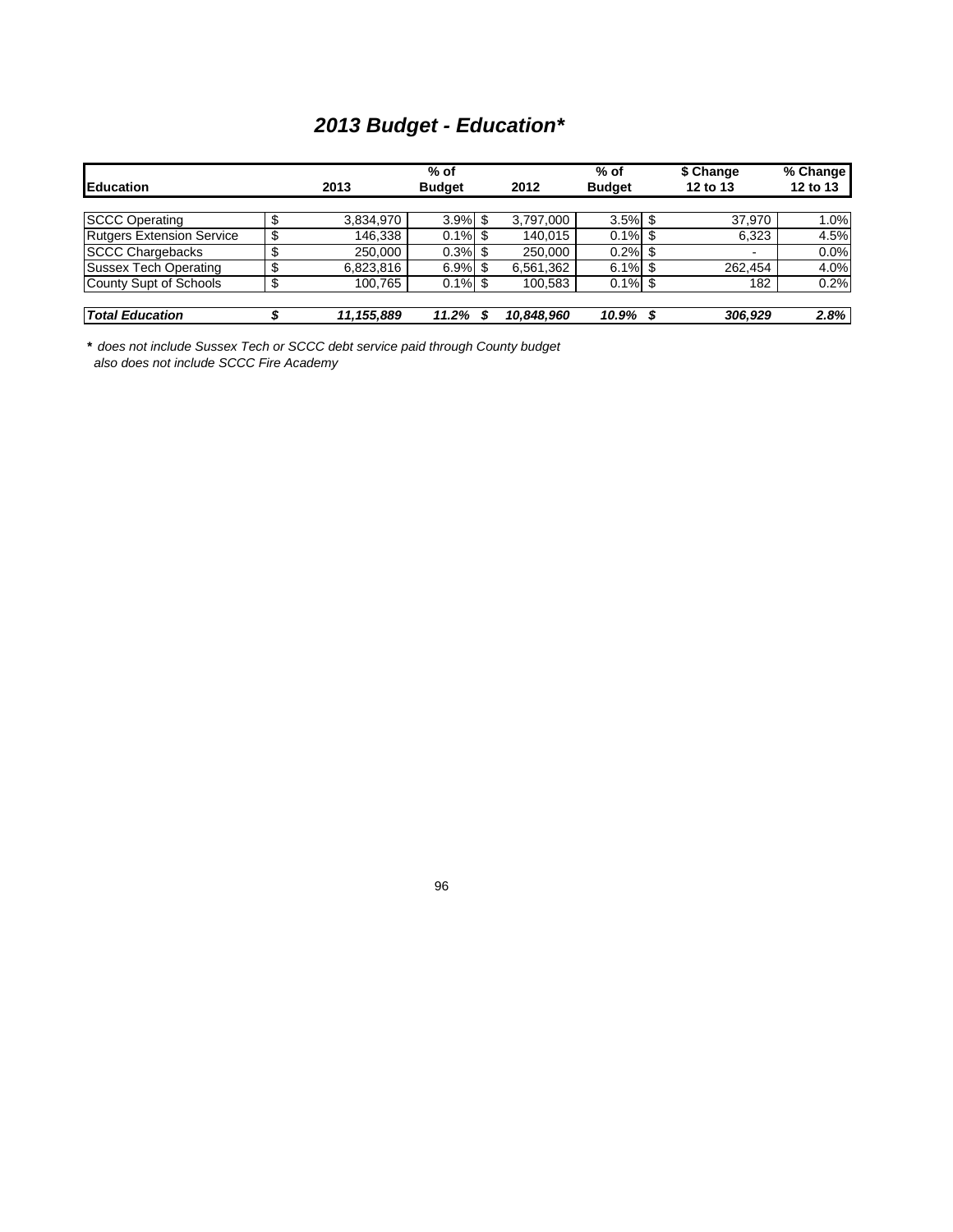# *2013 Budget - Utilities*

|                         |         |           | $%$ of        |                 | $%$ of        |      | \$ Change  | % Change  |
|-------------------------|---------|-----------|---------------|-----------------|---------------|------|------------|-----------|
| <b>Utilities</b>        |         | 2013      | <b>Budget</b> | 2012            | <b>Budget</b> |      | 12 to 13   | 12 to 13  |
|                         |         |           |               |                 |               |      |            |           |
| Electricity             | ¢<br>Ф  | 1.054.588 | 1.1%          | \$<br>1.243.318 | 1.2%          | \$   | (188, 730) | $-15.2%$  |
| Road & Bridge Lighting  | σ<br>Œ  | 30,310    | $0.0\%$ \$    | 30,310          | $0.0\%$ \$    |      |            | 0.0%      |
| Gas (Natural & Propane) | ¢<br>Œ  | 351,483   | 0.4%          | 410,223         | 0.4%          |      | (58, 740)  | $-14.3%$  |
| Water                   | σ<br>ъD | 98,510    | $0.1\%$ \$    | 94,261          | $0.1\%$ \$    |      | 4,249      | 4.5%      |
| <b>Heating Oil</b>      | ¢<br>ъD | ۰         | $0.0\%$       | 17,000          | $0.0\%$       | - \$ | (17,000)   | $-100.0%$ |
| Sewer                   | σ<br>Φ  | 40.445    | $0.0\%$ \$    | 38,585          | $0.0\%$ \$    |      | .860       | 4.8%      |
|                         |         |           |               |                 |               |      |            |           |
| <b>Total Utilities</b>  |         | 1,575,336 | 1.6%          | 1,833,697       | 1.8%          | S    | (258,361)  | $-14.1%$  |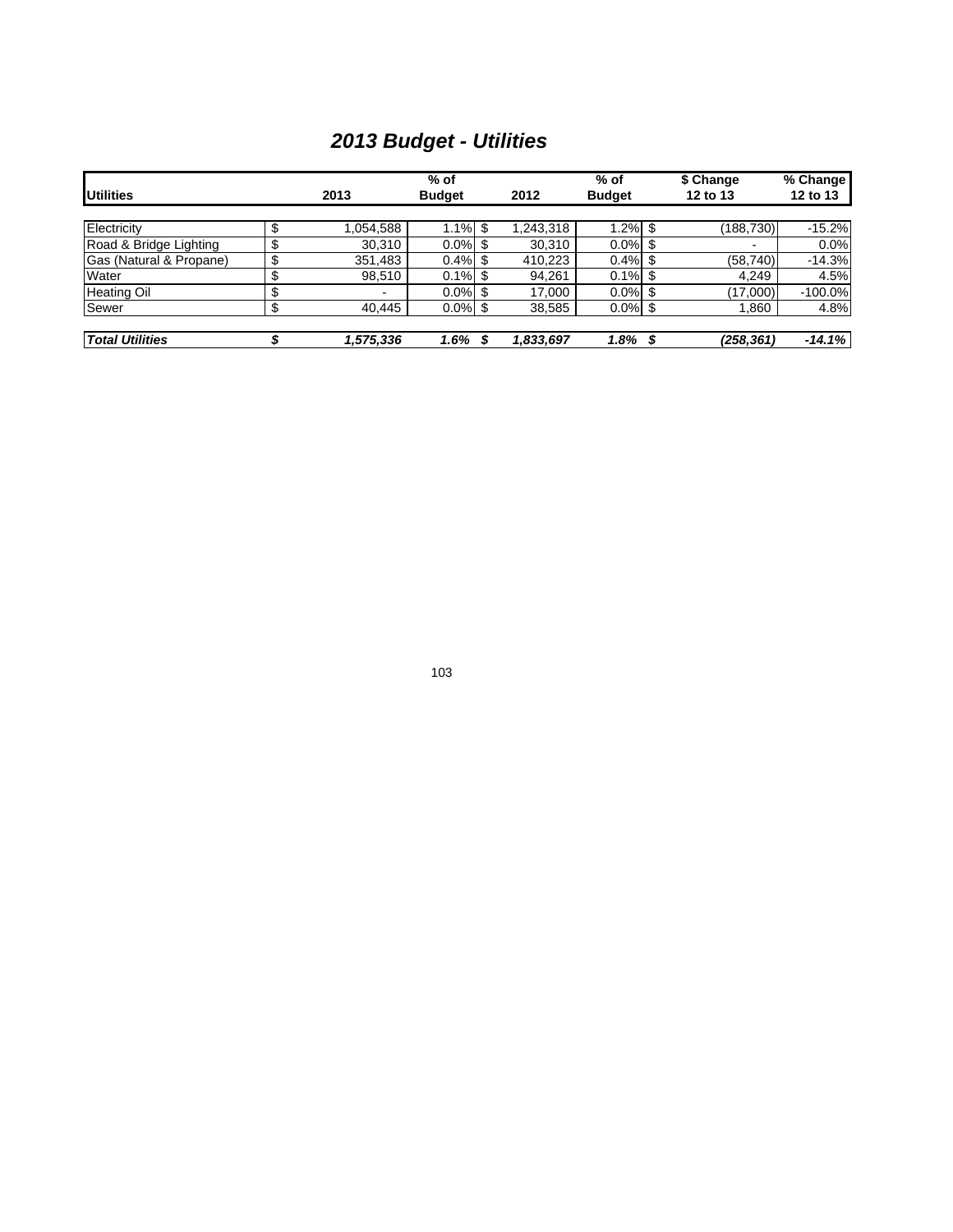| <b>Capital Improvements</b>       |   | 2013    | % of<br><b>Budget</b> | 2012    | $%$ of<br><b>Budget</b> | \$ Change<br>12 to 13 | % Change<br>12 to 13 |
|-----------------------------------|---|---------|-----------------------|---------|-------------------------|-----------------------|----------------------|
| Capital Improvement Fund          | J | 435.000 | $0.4\%$               | 435.000 | $0.4\%$ \$              | $\blacksquare$        | $0.0\%$              |
| Capital Improve Line Items        | S | 371.136 | $0.4\%$               | 475.000 | $0.4\%$ \$              | (103.864)             | $-21.9%$             |
| <b>Total Capital Improvements</b> |   | 806.136 | 0.8%                  | 910.000 | 0.9%                    | (103, 864)            | $-11.4%$             |

# *2013 Budget - Capital Improvements*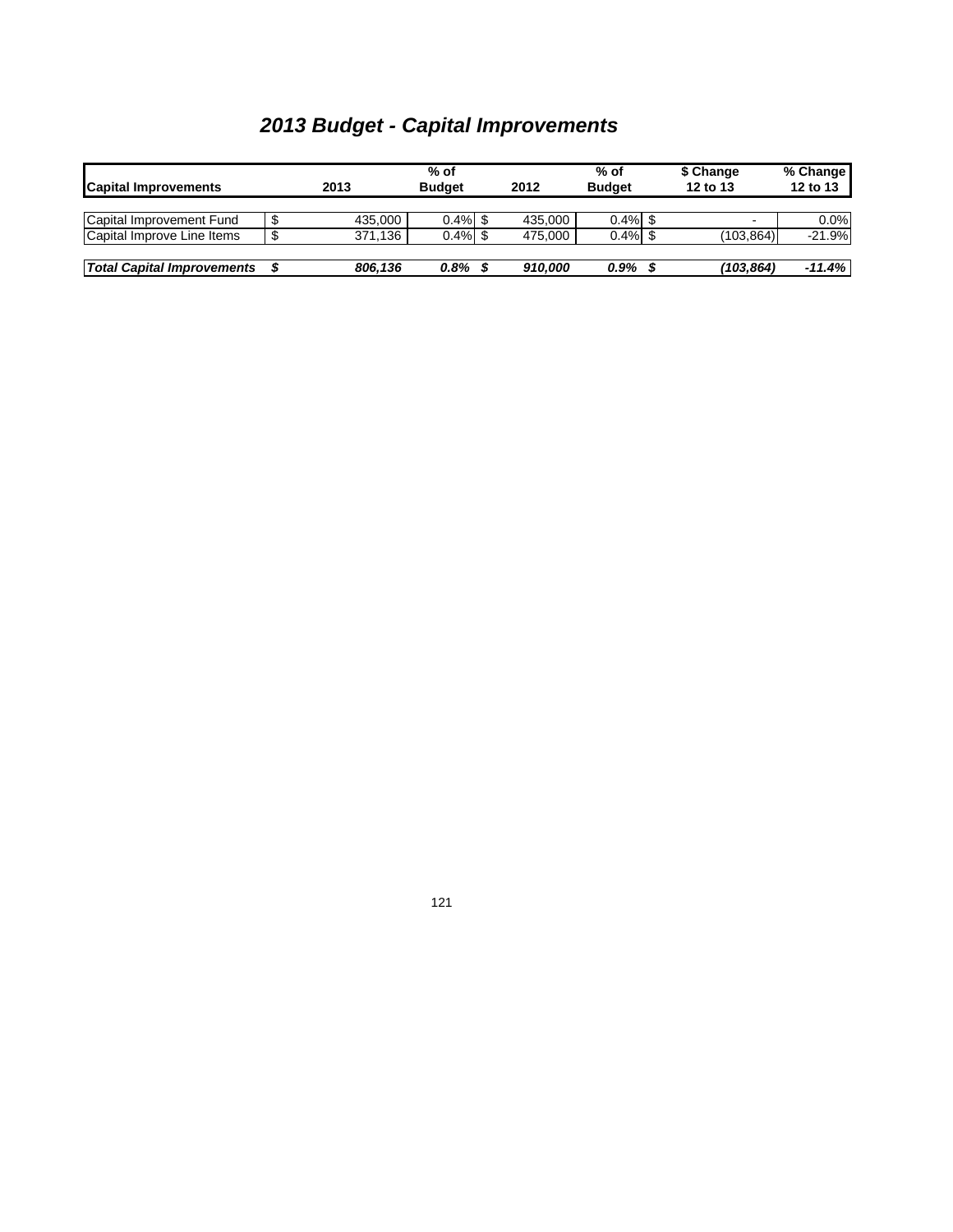# *2013 Budget - Debt Service*

|                                |                  | $%$ of        |     |            | $%$ of        |   | \$ Change | % Change  |
|--------------------------------|------------------|---------------|-----|------------|---------------|---|-----------|-----------|
| Debt Service                   | 2013             | <b>Budget</b> |     | 2012       | <b>Budget</b> |   | 12 to 13  | 12 to 13  |
|                                |                  |               |     |            |               |   |           |           |
| County College Bonds Princ     | \$<br>1,739,000  | 1.7%          | \$  | 1,305,000  | $1.2\%$ \$    |   | 434.000   | 33.3%     |
| County College Interest        | \$<br>402,356    | 0.4%          | \$. | 413.064    | $0.4\%$ \$    |   | (10.708)  | $-2.6%$   |
| State Aid College Bonds        | \$<br>895.000    | 0.9%          | \$. | 725.000    | $0.7\%$ \$    |   | 170.000   | 23.4%     |
| State Aid College Bonds Int    | \$<br>314.942    | 0.3%          | \$. | 305.923    | $0.3\%$ \$    |   | 9,019     | 2.9%      |
| <b>Tech School Bonds Princ</b> | \$<br>345.000    | 0.3%          | -S  | 850.000    | $0.8\%$ \$    |   | (505.000) | $-59.4%$  |
| Tech School Bonds Interest     | \$<br>57.093     | $0.1\%$ \$    |     | 90.588     | $0.1\%$ \$    |   | (33, 495) | $-37.0%$  |
| <b>Other Bonds Principal</b>   | \$<br>9,666,000  | $9.7\%$ \$    |     | 9,035,000  | $8.4\%$ \$    |   | 631,000   | 7.0%      |
| <b>Other Bonds Interest</b>    | \$<br>283,990.   | 1.3%          | \$  | 1.571.807  | $1.5\%$ \$    |   | (287.817) | $-18.3%$  |
| Interest on Notes              | \$<br>277,353    | $0.3\%$ \$    |     | 84,334     | $0.1\%$ \$    |   | 193.019   | 228.9%    |
| Payment of BANs                | \$<br>-          | $0.0\%$ \$    |     | 759,000    | $0.7\%$ \$    |   | (759,000) | $-100.0%$ |
|                                |                  |               |     |            |               |   |           |           |
| <b>Total Debt Service</b>      | \$<br>14,980,734 | 15.1%         | S   | 15,139,716 | 15.2%         | S | (158,982) | $-1.1%$   |